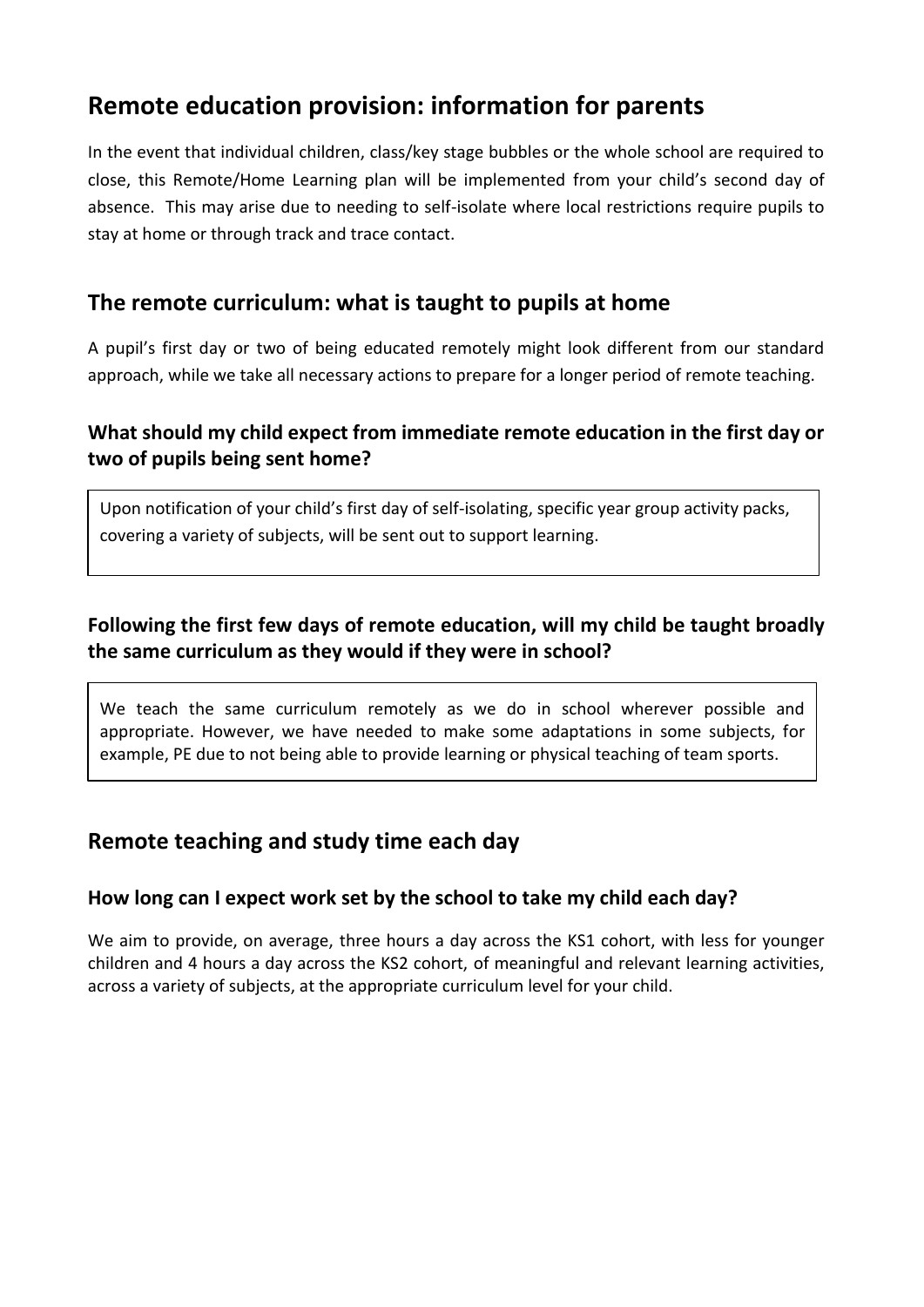# Accessing remote education

How will my child access any online remote education you are providing?

The online platforms, Purple Mash and Class Dojo will be our first port of call for delivering Remote/Home learning at Ann Edwards School.

| <b>EYFS</b>   | KS1-Years 1 and 2                                                                          | LKS2 & UKS2 $-$ Years 3 -6 |
|---------------|--------------------------------------------------------------------------------------------|----------------------------|
|               |                                                                                            |                            |
|               | Activities set and handed in   Activities set and handed in   Activities set and handed in |                            |
| on Class Dojo | on Class Dojo with some ac- on Purple Mash with some                                       |                            |
|               | tivities set on Purple Mash as   activities set on Class Dojo.                             |                            |
|               | well.                                                                                      |                            |

As usual: Phonicbug, Phonicsplay, Times Table Rock Stars and Accelerated Reader will also be available to pupils.

Younger children in Key Stage 1 or Reception often require high levels of parental involvement to support their engagement with remote education, which makes digital provision a particular challenge for this age group. We therefore do not expect that solely digital means will be used to teach these pupils remotely. Taken as a direct quote from 'Restricting attendance during the national lockdown: schools Guidance for all schools in England'

## **If my child does not have digital or online access at home, how will you support them to access remote education?**

We recognise that some pupils may not have suitable online access at home. We take the following approaches to support those pupils to access remote education:

For pupils who do not have suitable online access, we will strive to provide ICT support where possible or printed resources, such as worksheets and books to help overcome barriers. Parents will be able to collect these from school as well as hand back for marking. Where this is not possible, we will deliver these resources to their house.

We have a limited number of laptops that can be loaned out to families, accompanied by a user agreement, who require support specifically linked to issues relating to accessing devices/internet linked to home learning. Please contact Mr Parker who will discuss what information is required and next steps.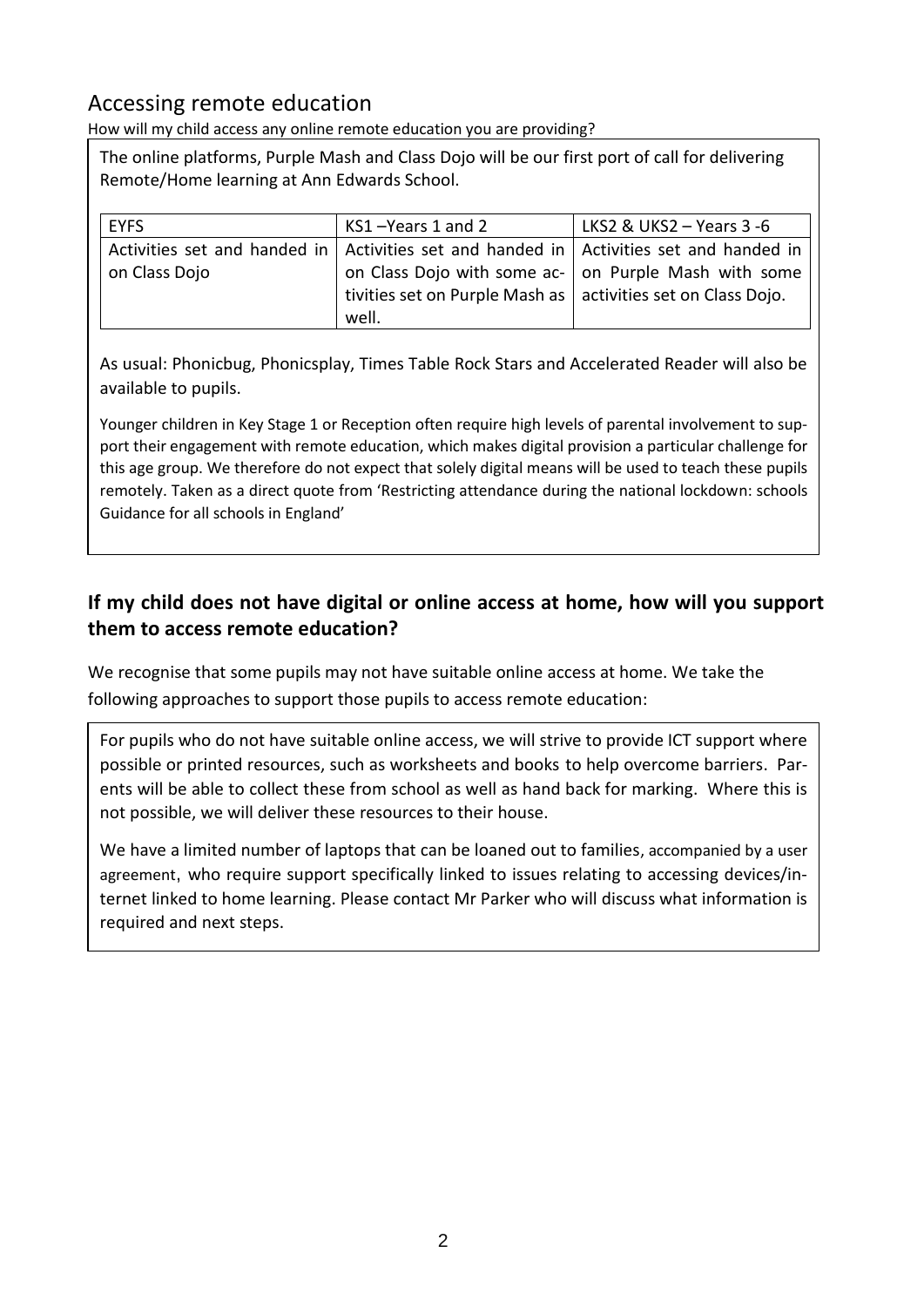# **How will my child be taught remotely?**

We use a combination of the following approaches to teach pupils remotely:

- printed paper packs produced by teachers (e.g. workbooks, worksheets, powerpoints) that are uploaded to Purple Mash or Class Dojo to access unless physical copies are needed.
- online activities/games set, in a variety of subjects, on Purple Mash
- textbooks and reading books pupils have at home
- commercially available websites supporting the teaching of specific subjects or areas, including video clips or sequences such as BBC bitesize, REonline, White Rose Maths.
- the use of recorded teaching sessions (including video clips and slides with voice overs) produced by school along with the use of teaching videos provided by DfE approved sites such as Oak National Academy lessons and White Rose Maths.

# **Engagement and feedback**

#### **What are your expectations for my child's engagement and the support that we as parents and carers should provide at home?**

Where possible, support of adults in the home will be a significant advantage for pupils to help engage with and access the learning activities set. We understand that this may not also be possible so the setting up of routines around when learning will take place at home would be beneficial. We would hope that the 3 hours(KS1) and 4 hours(KS2) of learning set each day is achievable for all pupils.

## **How will you check whether my child is engaging with their work and how will I be informed if there are concerns?**

Children's engagement with set home learning tasks will be daily monitored with any concerns raised through an email then a telephone call, progressing to a home visit welfare check, if necessary, to families to rapidly identify effective solutions or provide any additional support where engagement is a concern.

We know from our recent experience how beneficial it is for the children's progress for them to engage with home learning tasks.

In the event that your child is unwell and unable to undertake remote learning, parents/carers will need to contact the school either by email or telephone so that the school is aware in a timely manner.